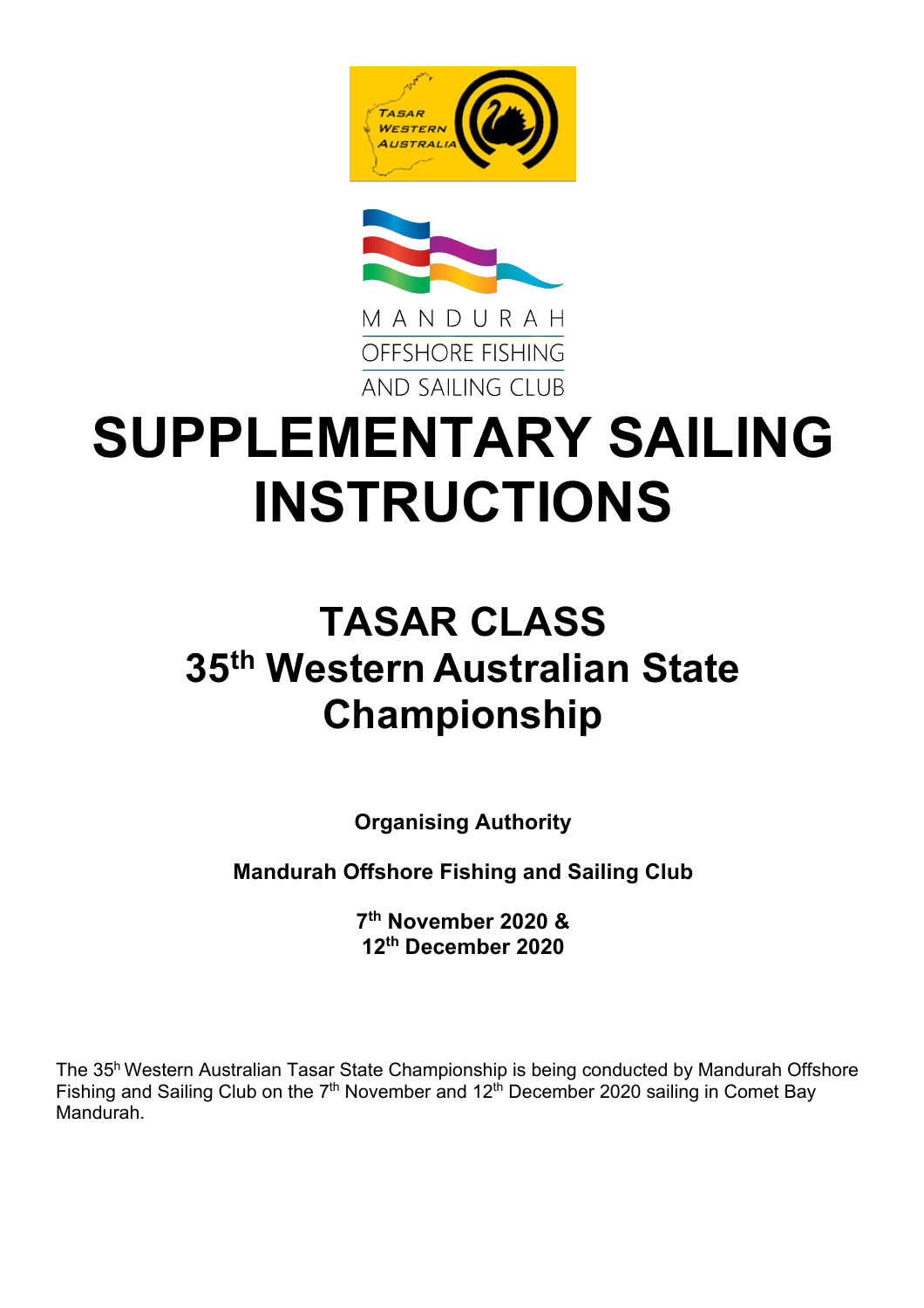#### **1. Sailing Instruction**

- 1.1. The Sailing Instructions pertaining to the Tasar Class State Championships shall be the Sailing Instructions issued by the Mandurah Offshore Fishing and Sailing Club for the 2020- 2021 season. This Supplementary Sailing Instructions shall be additional to the clubs sailing instructions and deemed to be part of the SI's for these Championships.
- 1.2. Arbitration will be conducted in accordance with Appendix T.
- 1.3. Rule 44.1 is changed so that the Two-Turns Penalty is replaced by the One-Turn Penalty.

#### **2. Changes to Sailing Instructions**

2.1. Any change to the sailing instructions will be posted no later than 1 hour prior to the first scheduled start time on the day of racing, except that any change to the schedule of races will be posted by 1800 on the day before it will take effect.

#### **3. Schedule of Events**

- 3.1. Registration, Measurement and Inspection: MOFSC 10:00 to 12:00 Saturday  $7<sup>th</sup>$ November 2020 at the Hook Café.
- 3.2. TAWA AGM 10:30 7<sup>th</sup> November as MOFSC Board Room
- 3.3. Regatta meeting: The Hook Café, MOFSC 12 noon Saturdav 7<sup>th</sup> November 2020.

#### **4. Racing Schedule**

| Day & Date                              | Race                                                               | <b>Time of the first Warning</b><br><b>Signal</b> |
|-----------------------------------------|--------------------------------------------------------------------|---------------------------------------------------|
| Saturday 7th November 2020              | Race session 1<br>Subsequent races to<br>follow. (3 Races Planned) | 13:00                                             |
| Saturday 12 <sup>th</sup> December 2020 | Race session 2<br>Subsequent races to<br>follow (2 Races Planned)  | 13:40                                             |

- 4.1. No warning signal will be made after 18:00 on 7<sup>th</sup> November 2020.
- 4.2. No warning signal will be made after 16:30 on 12<sup>th</sup> December 2020.

#### **5. Measurement**

- 5.1. Boats may be inspected for safety equipment and measurement compliance at any time during the regatta at the discretion of the Race Committee.
- 5.2. It is the responsibility of each entrant to provide any supplementary weights necessary to ensure compliance with Tasar Class Rule 29. These must be presented at Registration. The Race Committee may reject at its discretion any form of supplementary weight it considers unsuitable.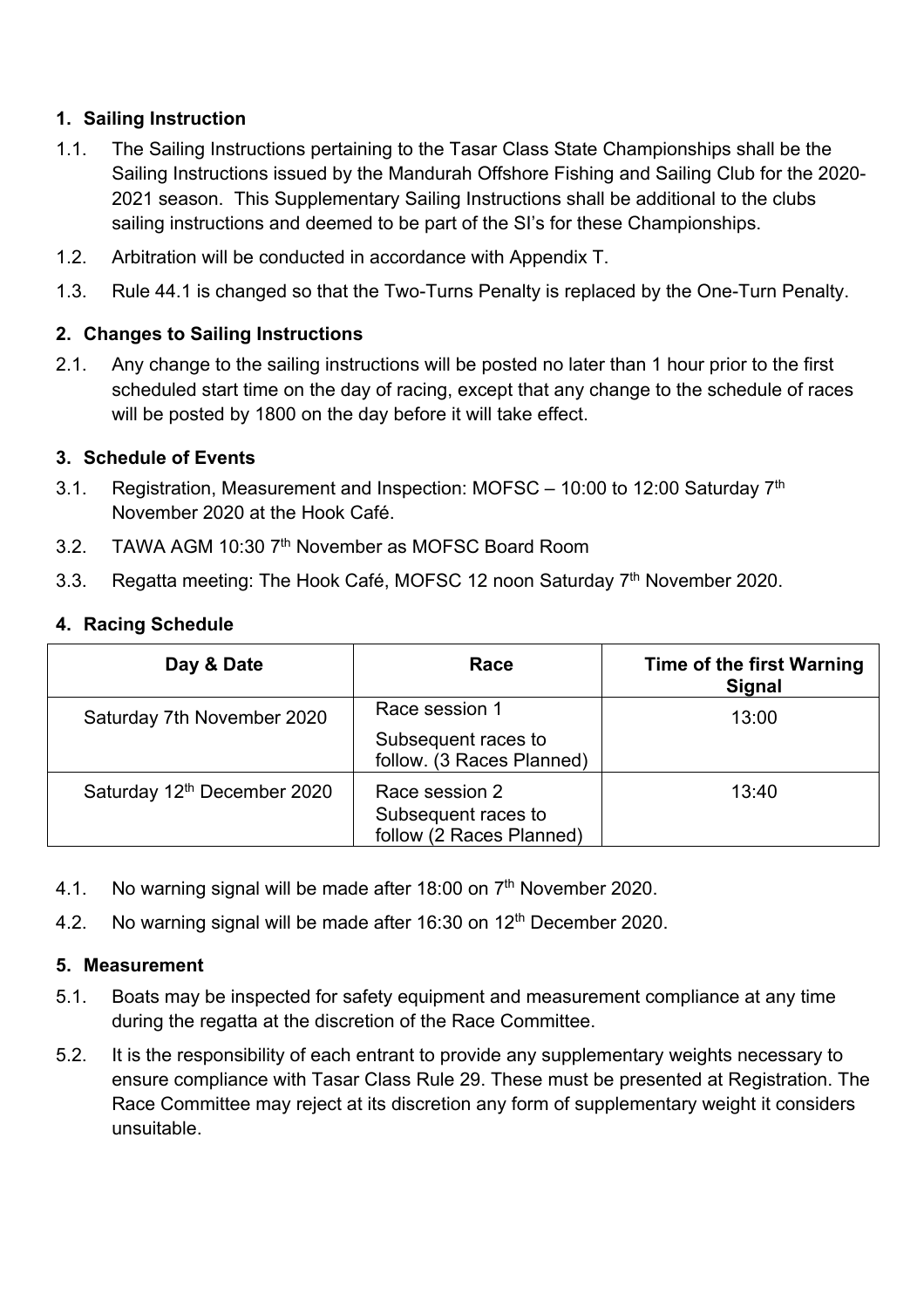5.3. For measurement breaches or protests the protest panel may impose discretionary penalties which may be less than disqualification.

# **6. The Courses**

6.1. The courses to be sailed shall consist of (approximately) equilateral triangles, or windward/leeward races as described at the regatta meetings.

# **7. The Start**

- 7.1. The start line will be between a staff displaying an orange flag on the Signal Boat and the port side starting pin.
- 7.2. The Tasar class flag will be used for the fleet.

#### **8. The Finish**

8.1. The finishing line will be between a staff displaying an orange flag on the Signal Boat and the Starboard side finish pin.

#### **9. Time Limit**

9.1. The time limits and target times are as follows:

| Type:           | Time Limit:             | Target Time: |
|-----------------|-------------------------|--------------|
| Standard course | 60 minutes (First Boat) | 40 minutes   |

- 9.2. Boats failing to finish within 15 minutes after the first boat sails the course and finishes will be scored "Did Not Finish" without a hearing. This changes RRS 35, A4 and A5.
- 9.3. After more than 75% of the number of boats entered in the regatta have finished each race, and prior to the time limits the race committee may, at its discretion, allocate finishing positions to boats that have not yet finished, and direct those boats to go directly to the next start or return to the shore.
- 9.4. The position allocated to competitors under SI 9.3 will be based upon their relative position in the fleet at that time. This changes RRS 28. The decisions of the race committee in relation to this instruction will be final and shall not be grounds for protest or redress under rule 62.1a.

# **10.Scoring**

- 10.1. The low-point scoring system, of RRS Appendix A.4.1 will apply.
- 10.2. Three races are required to be completed to constitute a series.
- 10.3. When fewer than five races have been completed, a boat's series score will be the total of her race scores.
- 10.4. When five races are completed, a boat's series score will be the total of her race scores excluding her worst score.
- 10.5. Handicaps and handicap scores will be determined by TAWA.

#### **11.Radio Communications**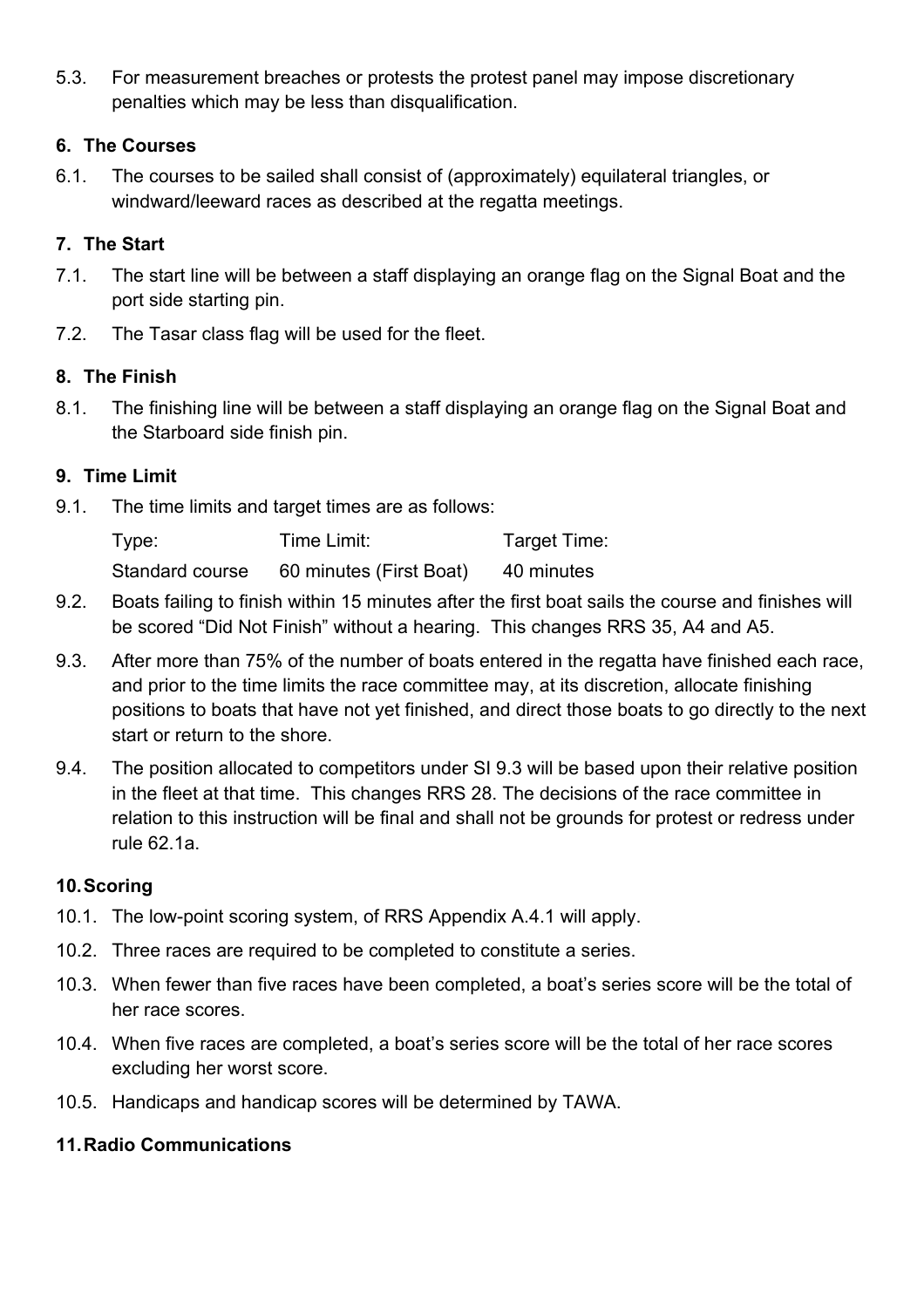11.1. Except in an emergency, a boat shall neither make radio transmissions while racing nor receive radio communications not available to all boats. This restriction also applies to mobile telephones.

#### **12.Prizes**

12.1. Prizes will be given as follows:

| <b>Overall Championship Result</b>     | First, second and third |
|----------------------------------------|-------------------------|
| <b>Overall Handicap Result</b>         | First, second and third |
| <b>Overall State Champion</b>          | <b>Perpetual Trophy</b> |
| <b>Overall State Handicap Champion</b> | <b>Perpetual Trophy</b> |
| Club Team Trophy (top 3 at each Club)  | <b>Perpetual Trophy</b> |
| <b>Overall Youth Champion</b>          | Perpetual Trophy        |

- 12.2. Overall Championship prize winners are not eligible for Overall Handicap prizes.
- 12.3. Other prizes may be awarded at the discretion of the organising committee.

#### **13.Disclaimer of Liability**

13.1. Competitors participate in the regatta entirely at their own risk. Attention is drawn to Rule 4, Decision to race. The organising authority will not accept any liability for material damage or personal injury or death sustained in conjunction with or prior to, during, or after the regatta.

#### **WARNING:**

Sailing and activities associated with it involve risks of personal injury, loss and damage and even death. The risks include but are not limited to, the risk of injury from collision, capsizing, falling overboard, being trapped under the sail or boat after capsize and impact with equipment. Any of these events can also result in death. The risks involved in this activity are heightened by:

- Adverse weather conditions;
- Inadequate training;
- Fatigue;
- Inexperience;
- Failure to maintain the boat;
- Failure to supply and use the recommended safety equipment; and
- Failure to observe the RRS and the Sailing Instructions.

This warning is given as a risk warning pursuant to Section 5I of the Civil Liability Act 2002 (as amended). Having given this risk warning, Mandurah Offshore Fishing and Sailing Club will not be held liable for any personal injury or death, however it may occur.

#### **14.Insurance**

14.1. Each participating boat shall be insured with valid third-party liability insurance with a minimum cover of not less than AUD \$10,000,000.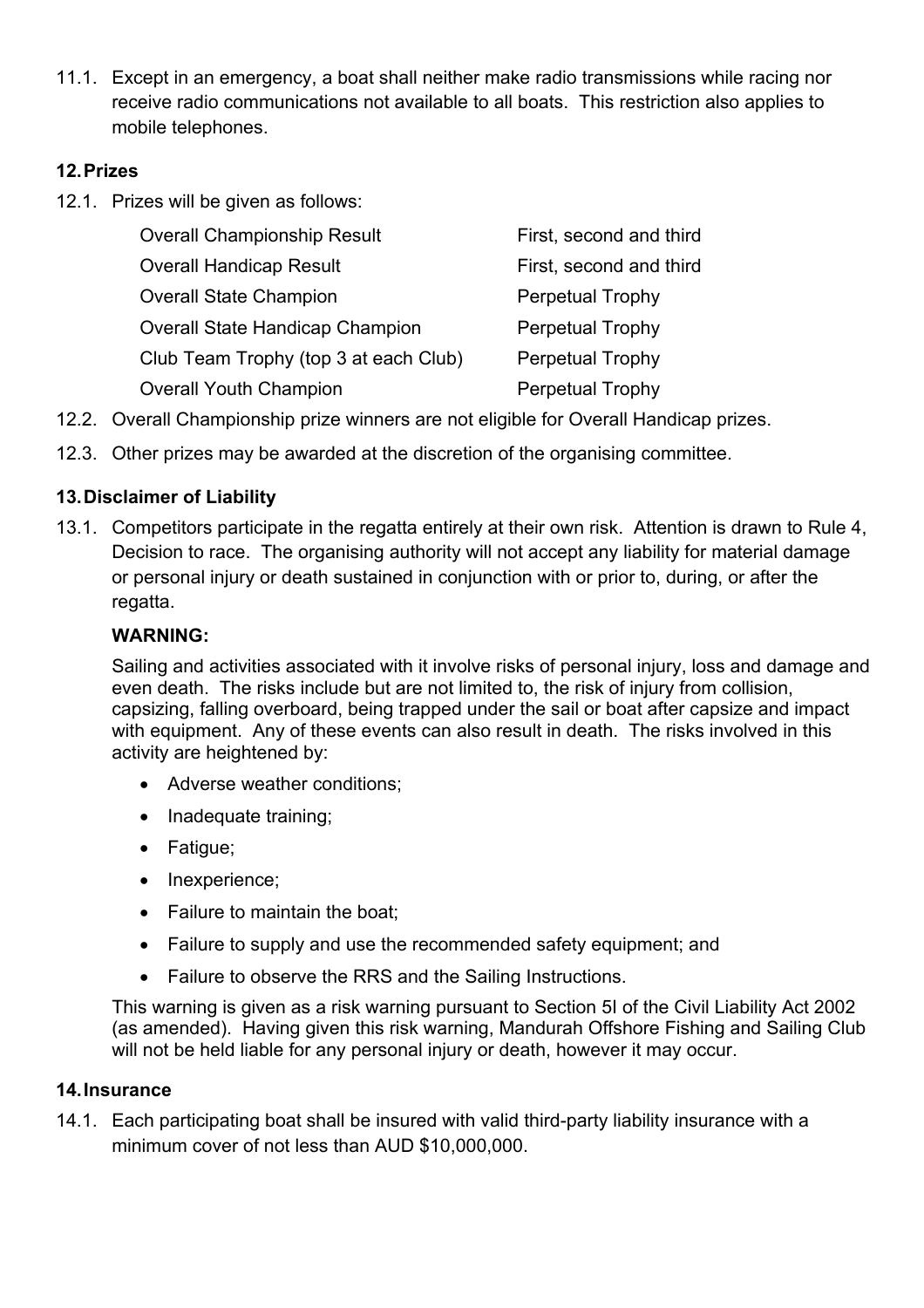#### **15.Rights to use name and likeness**

15.1. By participation in the event, competitors automatically grant to the Organising Authority and the sponsors of the event, the right in perpetuity, to make, use and show, from time to time and at the discretion, any motion pictures, still pictures and live, taped or film television and other reproductions of him/her during the period of the competition for said event in which the competitor participated and in all material related to the said event without compensation.

# **16.Social**

- 16.1. An event is planned on Saturday 7<sup>th</sup> November 2020 commencing after racing. Tables will be reserved for TAWA members to stay at club, have a meal and drinks and catch up on COVID tales.
- 16.2. Presentations are planned for Saturday 12<sup>th</sup> December 2020 at approximately 17:30 in the club alfresco area of the main bar at MOFSC or as soon as practicable after racing. The club bar will be open. Small snacks will be provided by TAWA, but meals and drinks can be purchased from the MOFSC bar.

# **17.Further Information**

17.1. For further information please contact:

# **Tasar Association of Western Australia**

David Meehan TAWA President M – 0421 765 601 E – president@tasarwa.com.au